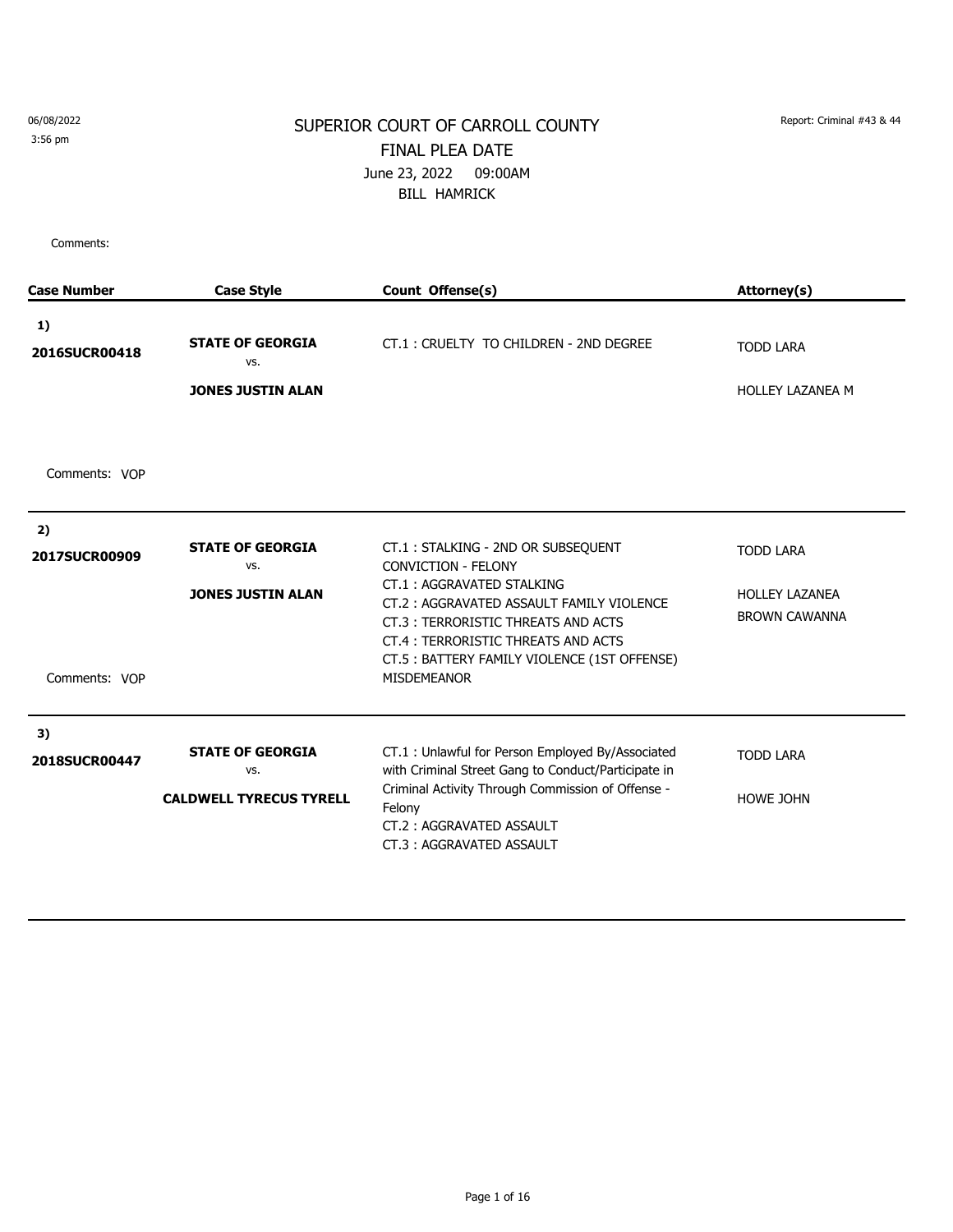#### SUPERIOR COURT OF CARROLL COUNTY Report: Criminal #43 & 44 FINAL PLEA DATE June 23, 2022 09:00AM BILL HAMRICK

Comments:

| <b>Case Number</b>          | <b>Case Style</b>               | Count Offense(s)                                                                                                                                                                  | Attorney(s)             |
|-----------------------------|---------------------------------|-----------------------------------------------------------------------------------------------------------------------------------------------------------------------------------|-------------------------|
| 4)                          |                                 |                                                                                                                                                                                   |                         |
| 2018SUCR00907               | <b>STATE OF GEORGIA</b><br>VS.  | CT.1: CHILD MOLESTATION<br>CT.2: AGGRAVATED SEXUAL BATTERY                                                                                                                        | <b>TODD LARA</b>        |
|                             | <b>HICKS RICHARD LEWIS</b>      | CT.3: AGGRAVATED CHILD MOLESTATION<br>CT.4 : CRUELTY TO CHILDREN 1ST DEGREE<br>CT.5: AGGRAVATED SEXUAL BATTERY<br>CT.6: CHILD MOLESTATION<br>CT.7: CRUELTY TO CHILDREN 1ST DEGREE | <b>EDDLEMAN ROBERT</b>  |
| 5)                          |                                 |                                                                                                                                                                                   |                         |
| 2019SUCR00677               | <b>STATE OF GEORGIA</b><br>VS.  | CT.1: AGGRAVATED ASSAULT<br>CT.2: AGGRAVATED ASSAULT                                                                                                                              | MCDONALD CALEY          |
|                             | <b>MOORE QUINTAVIOUS LADREW</b> |                                                                                                                                                                                   | <b>OVEROCKER JOHN T</b> |
| Comments: REINDICTED 22CR09 |                                 |                                                                                                                                                                                   |                         |
| 2019SUCR00677               | <b>STATE OF GEORGIA</b><br>VS.  | CT.1: AGGRAVATED ASSAULT<br>CT.2: AGGRAVATED ASSAULT                                                                                                                              | MCDONALD CALEY          |
|                             | <b>DANIEL LADARRIOUS MONTEZ</b> |                                                                                                                                                                                   | SHIDAH IFEOLUWA R. BEN  |

Comments: REINDICTED 22CR09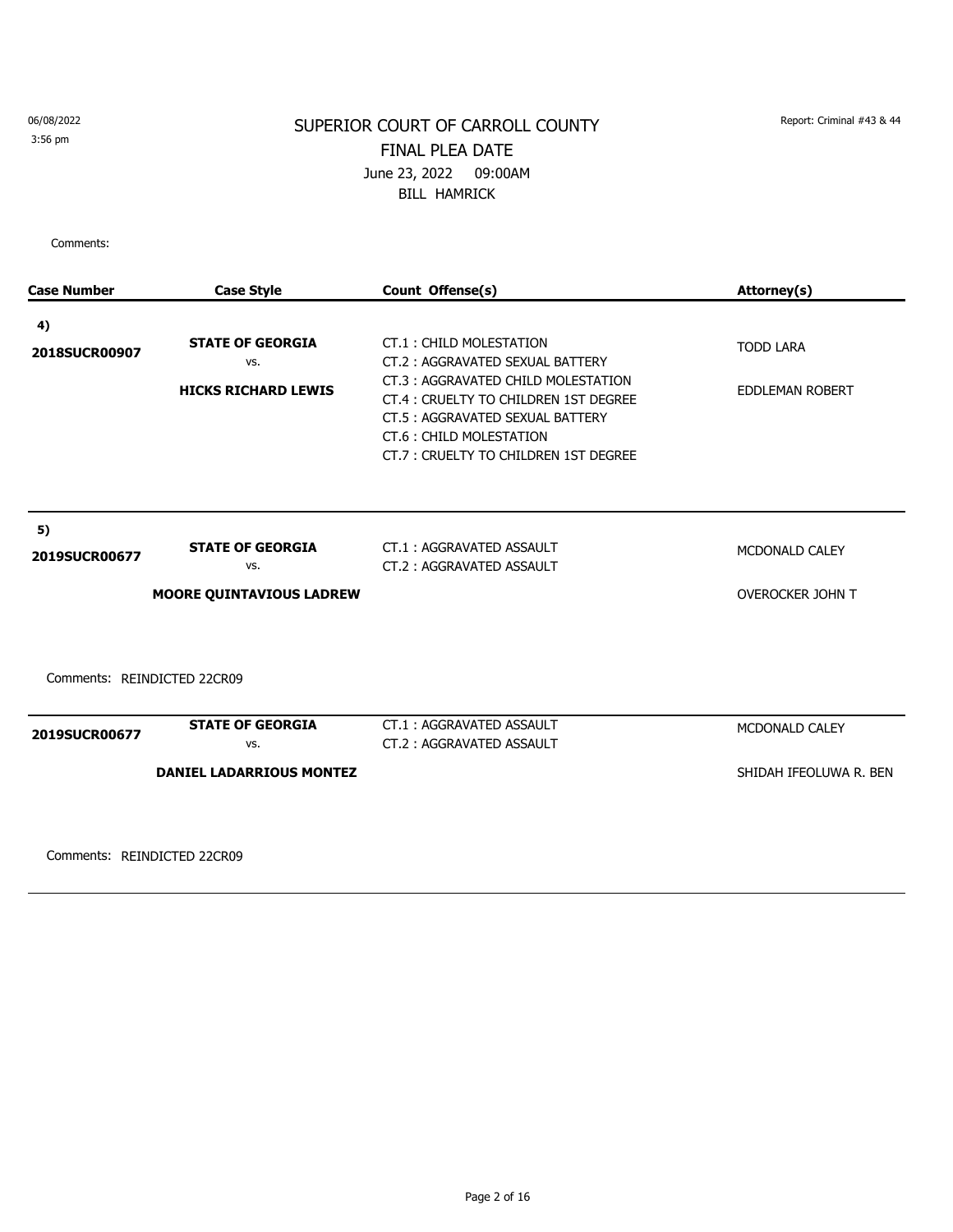3:56 pm

# SUPERIOR COURT OF CARROLL COUNTY Report: Criminal #43 & 44 FINAL PLEA DATE June 23, 2022 09:00AM BILL HAMRICK

| Case Number          | <b>Case Style</b>              | Count Offense(s)                                                                                                                                                                                                                                                                                                                                                                                                                                                                                                | Attorney(s)               |
|----------------------|--------------------------------|-----------------------------------------------------------------------------------------------------------------------------------------------------------------------------------------------------------------------------------------------------------------------------------------------------------------------------------------------------------------------------------------------------------------------------------------------------------------------------------------------------------------|---------------------------|
| 6)                   |                                |                                                                                                                                                                                                                                                                                                                                                                                                                                                                                                                 |                           |
| <b>2019SUCR00793</b> | <b>STATE OF GEORGIA</b><br>VS. | CT.1: TRAFFICKING OF PERSONS FOR LABOR OR<br>SEXUAL SERVITUDE                                                                                                                                                                                                                                                                                                                                                                                                                                                   | PETERKIN ROBERT           |
|                      | <b>GOODWIN SHANICE NICHOLE</b> | CT.2: TRAFFICKING OF PERSONS FOR LABOR OR<br>SEXUAL SERVITUDE<br>CT.3: ENTICING A CHILD FOR INDECENT<br><b>PURPOSES</b><br>CT.4: PANDERING PERSON UNDER 18 YOA -<br><b>FELONY</b><br>CT.7: PIMPING PERSON UNDER 18 YOA - FELONY<br>CT.8 : TRAFFICKING OF PERSONS FOR LABOR OR<br>SEXUAL SERVITUDE<br>CT.9 : TRAFFICKING OF PERSONS FOR LABOR OR<br>SEXUAL SERVITUDE<br>CT.10: PANDERING PERSON UNDER 18 YOA -<br><b>FELONY</b><br>CT.14: PIMPING PERSON UNDER 18 YOA - FELONY<br>CT.16: STATUTORY RAPE - FELONY | JONES JASON               |
| 7)<br>2019SUCR00842  | <b>STATE OF GEORGIA</b><br>VS. | CT.1: SALE OF COCAINE                                                                                                                                                                                                                                                                                                                                                                                                                                                                                           | STEWART NATHAN            |
|                      | <b>BLACK JARROD ALEXANDER</b>  |                                                                                                                                                                                                                                                                                                                                                                                                                                                                                                                 | <b>BRAY GERALD TYSON</b>  |
|                      |                                |                                                                                                                                                                                                                                                                                                                                                                                                                                                                                                                 |                           |
| 8)<br>2020SUCR00122  | <b>STATE OF GEORGIA</b><br>VS. | CT.1: CHILD MOLESTATION<br>CT.2: AGGRAVATED SEXUAL BATTERY                                                                                                                                                                                                                                                                                                                                                                                                                                                      | <b>KEEGAN CHRIS</b>       |
|                      | <b>MORLEY STEVEN WILBER</b>    |                                                                                                                                                                                                                                                                                                                                                                                                                                                                                                                 | <b>GARGAN KATHERINE M</b> |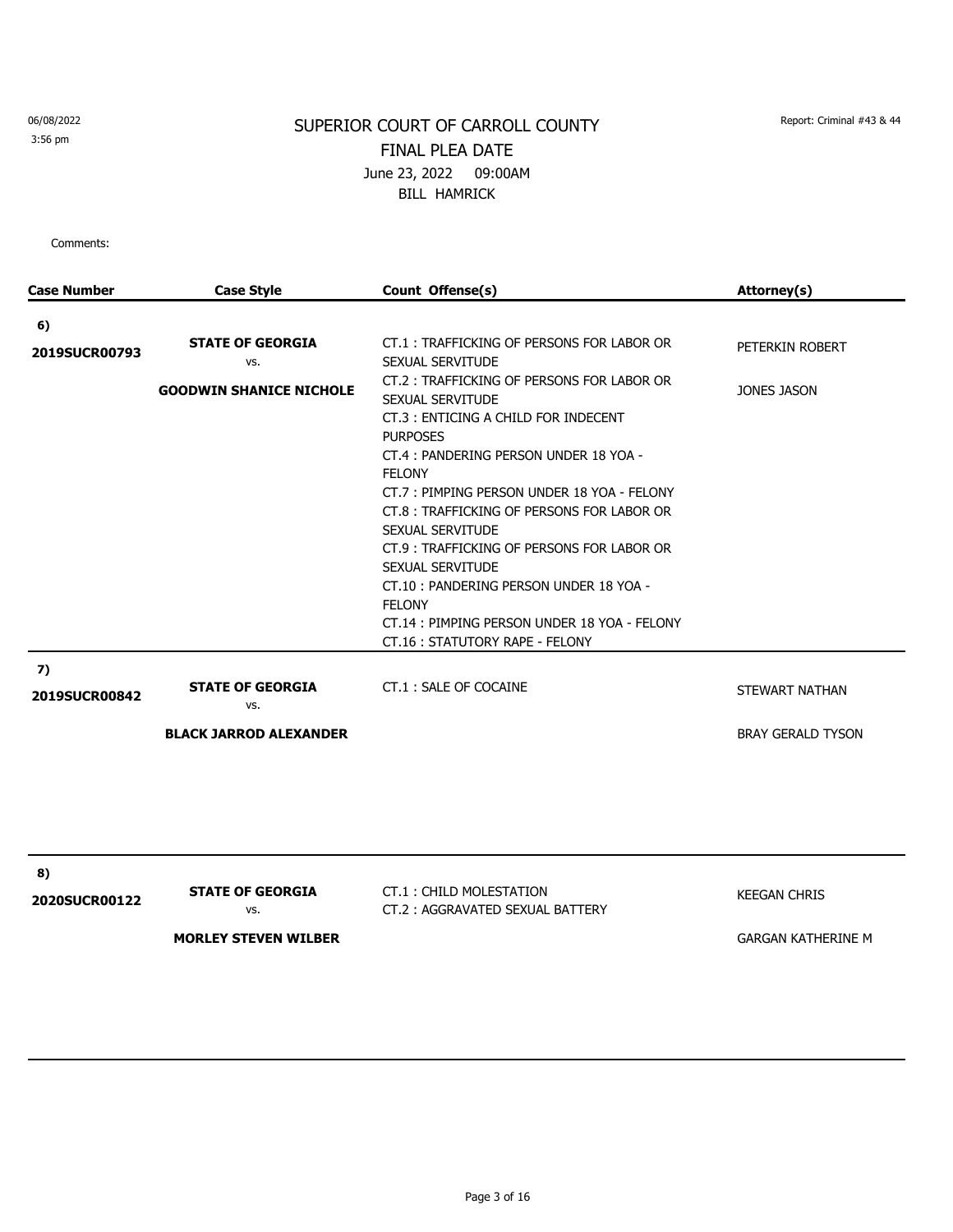3:56 pm

## SUPERIOR COURT OF CARROLL COUNTY Report: Criminal #43 & 44 FINAL PLEA DATE June 23, 2022 09:00AM BILL HAMRICK

| <b>Case Number</b> | <b>Case Style</b>             | Count Offense(s)                           | Attorney(s)         |
|--------------------|-------------------------------|--------------------------------------------|---------------------|
| 9)                 |                               |                                            |                     |
|                    | <b>STATE OF GEORGIA</b>       | CT.1: RECEIPT, POSSESSION OR TRANSFER OF   | <b>KEEGAN CHRIS</b> |
| 2020SUCR00125      | VS.                           | FIREARM BY CONVICTED FELON OR FELONY FIRST |                     |
|                    | <b>BREWER DONALD NEAL</b>     | <b>OFFENDER</b>                            |                     |
|                    |                               | CT.2: RECEIPT, POSSESSION OR TRANSFER OF   |                     |
|                    |                               | FIREARM BY CONVICTED FELON OR FELONY FIRST |                     |
|                    |                               | <b>OFFENDER</b>                            |                     |
|                    |                               | CT.3: RECEIPT, POSSESSION OR TRANSFER OF   |                     |
|                    |                               | FIREARM BY CONVICTED FELON OR FELONY FIRST |                     |
|                    |                               | <b>OFFENDER</b>                            |                     |
|                    |                               | CT.4: RECEIPT, POSSESSION OR TRANSFER OF   |                     |
|                    |                               | FIREARM BY CONVICTED FELON OR FELONY FIRST |                     |
|                    |                               | <b>OFFENDER</b>                            |                     |
|                    |                               | CT.5 : RECEIPT, POSSESSION OR TRANSFER OF  |                     |
|                    |                               | FIREARM BY CONVICTED FELON OR FELONY FIRST |                     |
|                    |                               | <b>OFFENDER</b>                            |                     |
|                    |                               | CT.6 : RECEIPT, POSSESSION OR TRANSFER OF  |                     |
|                    |                               | FIREARM BY CONVICTED FELON OR FELONY FIRST |                     |
|                    |                               | <b>OFFENDER</b>                            |                     |
|                    |                               | CT.7: RECEIPT, POSSESSION OR TRANSFER OF   |                     |
|                    |                               | FIREARM BY CONVICTED FELON OR FELONY FIRST |                     |
|                    |                               | <b>OFFENDER</b>                            |                     |
|                    |                               | CT.8: RECEIPT, POSSESSION OR TRANSFER OF   |                     |
|                    |                               | FIREARM BY CONVICTED FELON OR FELONY FIRST |                     |
|                    |                               | <b>OFFENDER</b>                            |                     |
| 10)                |                               |                                            |                     |
| 2020SUCR00168      | <b>STATE OF GEORGIA</b>       | CT.1: POSSESSION OF COCAINE                | <b>TODD LARA</b>    |
|                    | VS.                           | CT.2: WILLFUL OBSTRUCTION OF LAW           |                     |
|                    | <b>RUSSELL ROBERT BRANDON</b> | ENFORCEMENT OFFICERS - MISDEMEANOR         |                     |
|                    |                               |                                            |                     |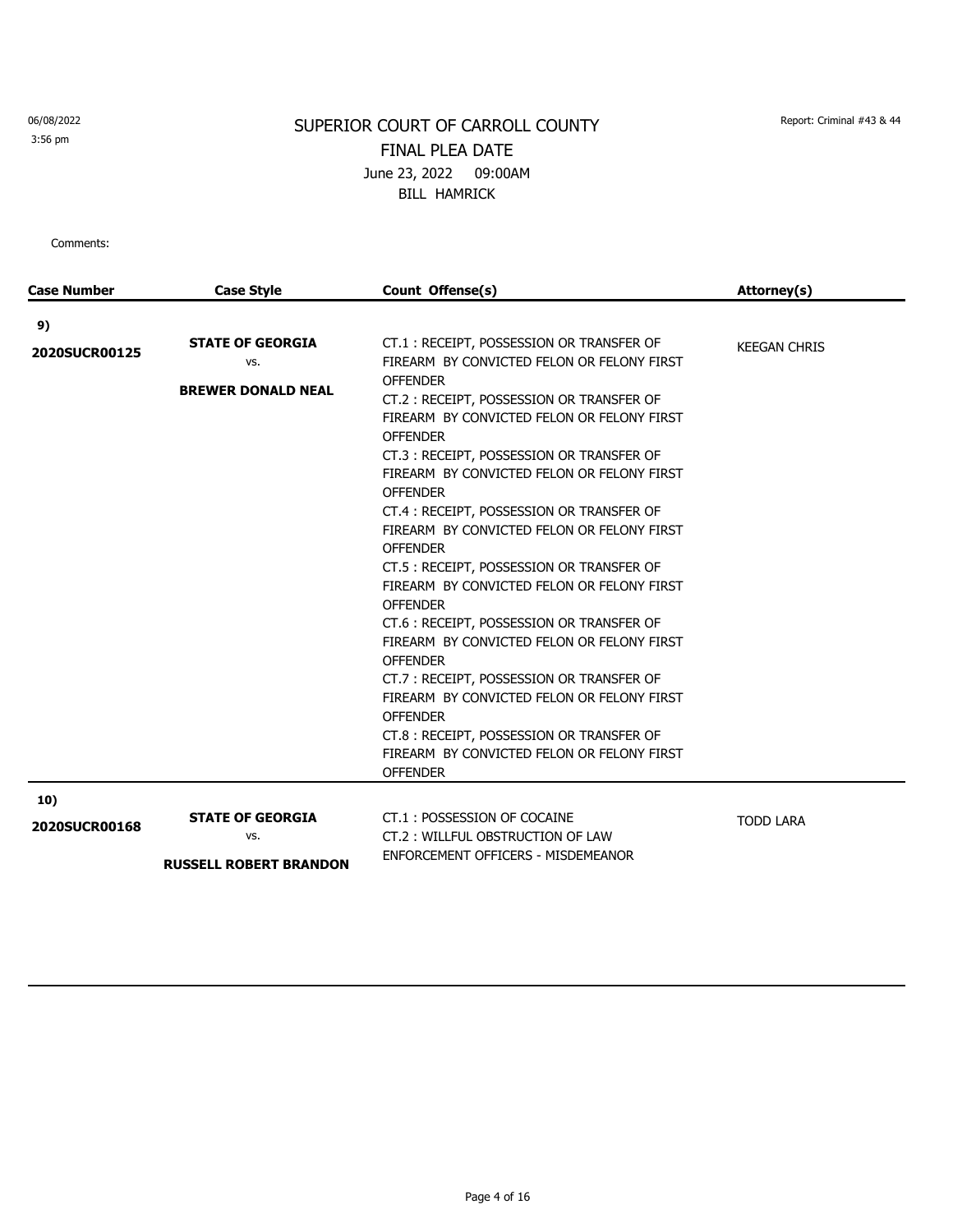3:56 pm

## SUPERIOR COURT OF CARROLL COUNTY Report: Criminal #43 & 44 FINAL PLEA DATE June 23, 2022 09:00AM BILL HAMRICK

| <b>Case Number</b>          | <b>Case Style</b>                                                | Count Offense(s)                                                                                                                                                                                                                                                                                                                                                                                                                                                | Attorney(s)                   |
|-----------------------------|------------------------------------------------------------------|-----------------------------------------------------------------------------------------------------------------------------------------------------------------------------------------------------------------------------------------------------------------------------------------------------------------------------------------------------------------------------------------------------------------------------------------------------------------|-------------------------------|
| 11)<br>2020SUCR00536        | <b>STATE OF GEORGIA</b><br>VS.                                   | CT.1: POSSESSION OF METHAMPHETAMINE                                                                                                                                                                                                                                                                                                                                                                                                                             | STEWART NATHAN                |
|                             | <b>HOOKS DYLLAN MYCHAL</b>                                       |                                                                                                                                                                                                                                                                                                                                                                                                                                                                 | SHIDAH IFEOLUWA R. BEN        |
| 12)<br>2020SUCR00779        | <b>STATE OF GEORGIA</b><br>VS.<br><b>MCPHERSON CHRISTOPHER W</b> | CT.1: ARMED ROBBERY<br>CT.2: ROBBERY BY SUDDEN SNATCHING-F<br>CT.3: AGGRAVATED ASSAULT<br>CT.4: THEFT BY TAKING - FELONY                                                                                                                                                                                                                                                                                                                                        | <b>TODD LARA</b>              |
| 13)<br><b>2020SUCR00931</b> | <b>STATE OF GEORGIA</b><br>VS.<br><b>CALDWELL TYRECUS TYRELL</b> | CT.1: PURCHASE, POSSESSION, MANUFACTURE,<br>DISTRIBUTION, OR SALE OF MARIJUANA<br>CT.2: PURCHASE, POSSESSION, MANUFACTURE,<br>DISTRIBUTION, OR SALE OF MARIJUANA<br>CT.3: POSSESSION OF FIREARM OR KNIFE DURING<br>COMMISSION OF OR ATTEMPT TO COMMIT<br><b>CERTAIN FELONIES</b><br>CT.4: POSSESSION OF FIREARM OR KNIFE DURING<br>COMMISSION OF OR ATTEMPT TO COMMIT<br><b>CERTAIN FELONIES</b><br>CT.5 : THEFT BY RECEIVING STOLEN PROPERTY-<br><b>FELONY</b> | <b>TODD LARA</b><br>HOWE JOHN |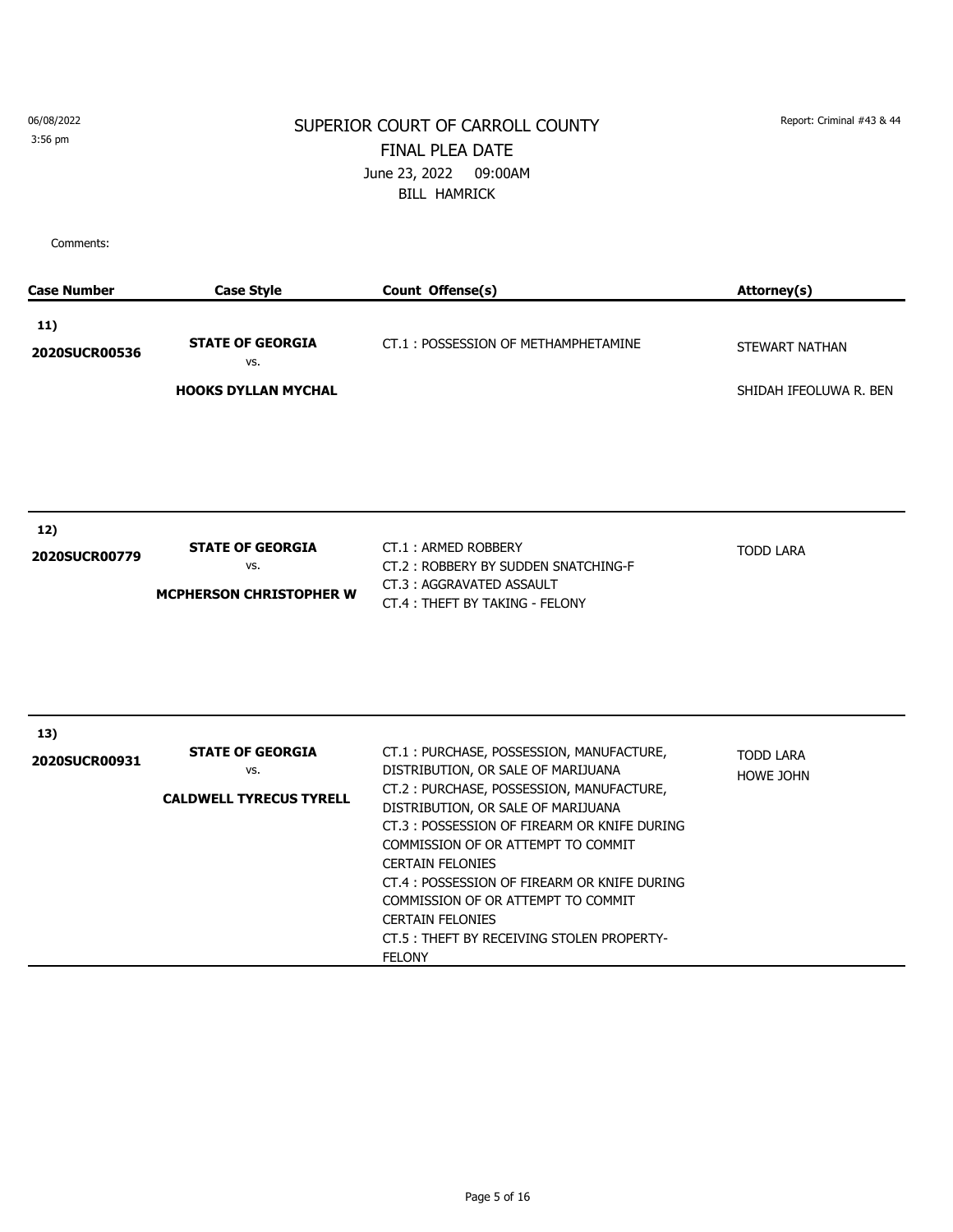3:56 pm

## SUPERIOR COURT OF CARROLL COUNTY Report: Criminal #43 & 44 FINAL PLEA DATE June 23, 2022 09:00AM BILL HAMRICK

| <b>Case Number</b>   | <b>Case Style</b>                                               | Count Offense(s)                                                                                                                                                                                                                                                                                                   | Attorney(s)                            |
|----------------------|-----------------------------------------------------------------|--------------------------------------------------------------------------------------------------------------------------------------------------------------------------------------------------------------------------------------------------------------------------------------------------------------------|----------------------------------------|
| 14)<br>2021SUCR00175 | <b>STATE OF GEORGIA</b><br>VS.<br><b>RUSSELL ROBERT BRANDON</b> | CT.1: RECEIPT, POSSESSION OR TRANSFER OF<br>FIREARM BY CONVICTED FELON OR FELONY FIRST<br><b>OFFENDER</b><br>CT.2: GIVING FALSE NAME, ADDRESS, OR<br>BIRTHDATE TO LAW ENFORCEMENT OFFICER                                                                                                                          | <b>TODD LARA</b>                       |
| 15)<br>2021SUCR00195 | <b>STATE OF GEORGIA</b><br>VS.<br><b>HILL DAVID JERMAINE</b>    | CT.1: POSSESSION OF METHAMPHETAMINE WITH<br><b>INTENT TO DISTRIBUTE</b><br>CT.2: PURCHASE, POSSESSION, MANUFACTURE,<br>DISTRIBUTION, OR SALE OF MARIJUANA<br>CT.3: FAILURE TO STOP AT STOP SIGN                                                                                                                    | MEETZE MAGGIE<br>PILGRIM J.MAC C       |
| 16)<br>2021SUCR00221 | <b>STATE OF GEORGIA</b><br>VS.<br><b>RUSSELL KHALIL DAI</b>     | CT.1: KIDNAPPING<br>CT.2: KIDNAPPING<br>CT.3 : CRUELTY TO CHILDREN 1ST DEGREE<br>CT.4 : CRUELTY TO CHILDREN 1ST DEGREE<br>CT.5 : CRUELTY TO CHILDREN 1ST DEGREE<br>CT.6 : CRUELTY TO CHILDREN 1ST DEGREE<br>CT.7: AGGRAVATED ASSAULT<br>CT.8 : CRIMINAL DAMAGE TO PROPERTY - 2ND<br><b>DEGREE</b><br>CT.9: BATTERY | <b>TODD LARA</b><br><b>BRAY GERALD</b> |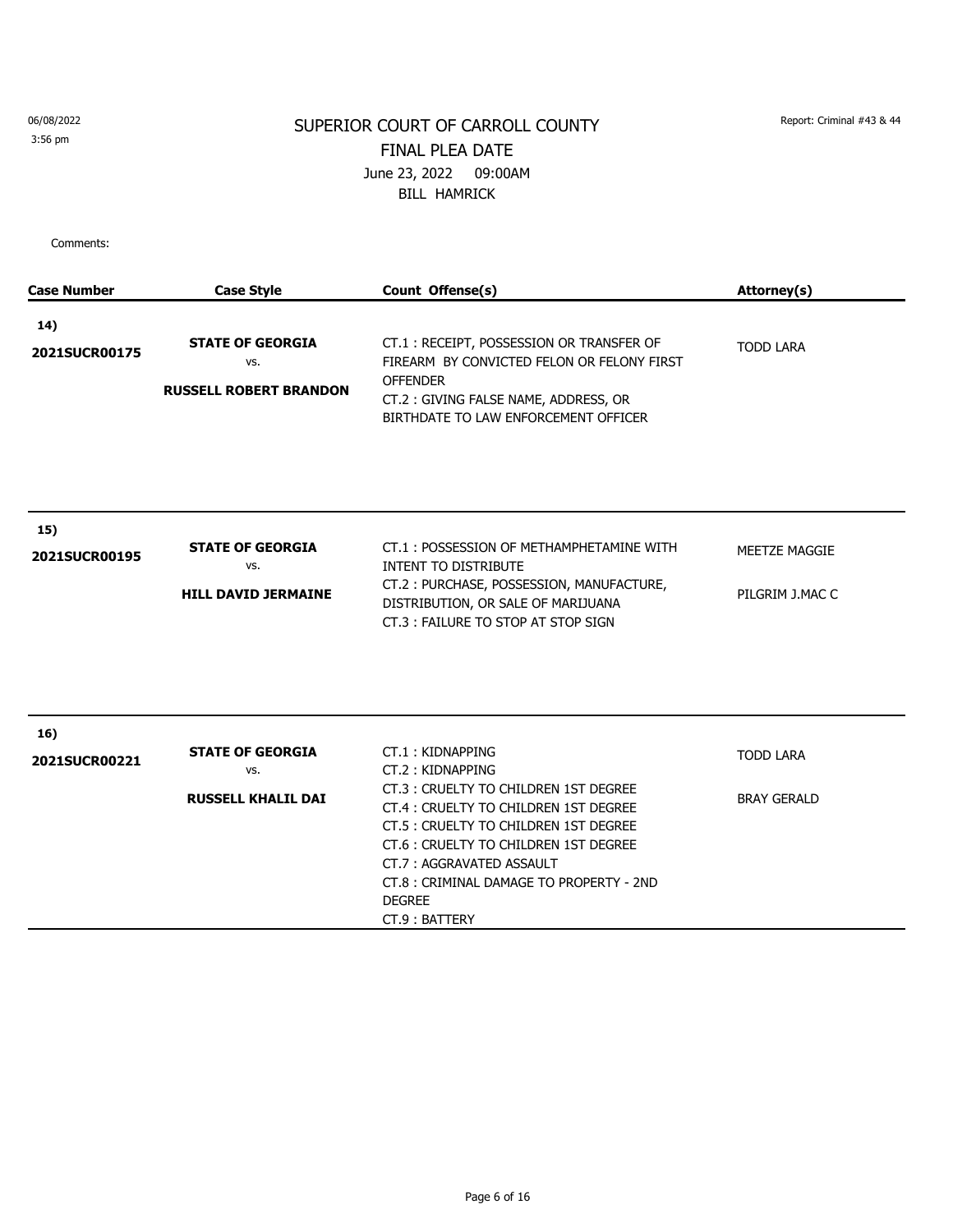#### 3:56 pm

## SUPERIOR COURT OF CARROLL COUNTY Report: Criminal #43 & 44 FINAL PLEA DATE June 23, 2022 09:00AM BILL HAMRICK

Comments:

| <b>Case Number</b> | <b>Case Style</b>                  | Count Offense(s)                             | Attorney(s)             |
|--------------------|------------------------------------|----------------------------------------------|-------------------------|
| 17)                |                                    |                                              |                         |
|                    | <b>STATE OF GEORGIA</b>            | CT.1: MALICE MURDER                          | <b>TODD LARA</b>        |
| 2021SUCR00234      | VS.                                | CT.2: FELONY MURDER                          |                         |
|                    |                                    | CT.3: AGGRAVATED ASSAULT                     |                         |
|                    | <b>BAILEY ODARIAN</b>              | CT.4 : POSSESSION OF FIREARM OR KNIFE DURING | <b>RAEL C SAMUEL</b>    |
|                    |                                    | COMMISSION OF OR ATTEMPT TO COMMIT           |                         |
|                    |                                    | <b>CERTAIN FELONIES</b>                      |                         |
|                    |                                    |                                              |                         |
| 2021SUCR00234      | <b>STATE OF GEORGIA</b>            | CT.1: PARTY TO A CRIME                       | <b>TODD LARA</b>        |
|                    | VS.                                | CT.2: PARTY TO A CRIME                       |                         |
|                    | <b>CALDWELL JADARAKIS AVUNTRAY</b> | CT.3: PARTY TO A CRIME                       | <b>STERLING MICHAEL</b> |
|                    |                                    |                                              |                         |
| 2021SUCR00234      | <b>STATE OF GEORGIA</b>            | CT.1: MURDER                                 | <b>TODD LARA</b>        |
|                    | VS.                                | <b>CT.1: MALICE MURDER</b>                   |                         |
|                    | <b>ALLEN CAMERON SHEMAR</b>        | CT.1: MALICE MURDER                          | <b>BROWN CAWANNA</b>    |
|                    |                                    | CT.2: AGGRAVATED ASSAULT                     |                         |
|                    |                                    | CT.2: FELONY MURDER                          |                         |
|                    |                                    | CT.2: FELONY MURDER                          |                         |
|                    |                                    | CT.3: FELONY MURDER                          |                         |
|                    |                                    | CT.3: AGGRAVATED ASSAULT                     |                         |
|                    |                                    | CT.3: AGGRAVATED ASSAULT                     |                         |
|                    |                                    | CT.4 : POSSESSION OF FIREARM OR KNIFE DURING |                         |
|                    |                                    | COMMISSION OF OR ATTEMPT TO COMMIT           |                         |
|                    |                                    | <b>CERTAIN FELONIES</b>                      |                         |
|                    |                                    | CT.4 : POSSESSION OF FIREARM OR KNIFE DURING |                         |
|                    |                                    | COMMISSION OF OR ATTEMPT TO COMMIT           |                         |

CERTAIN FELONIES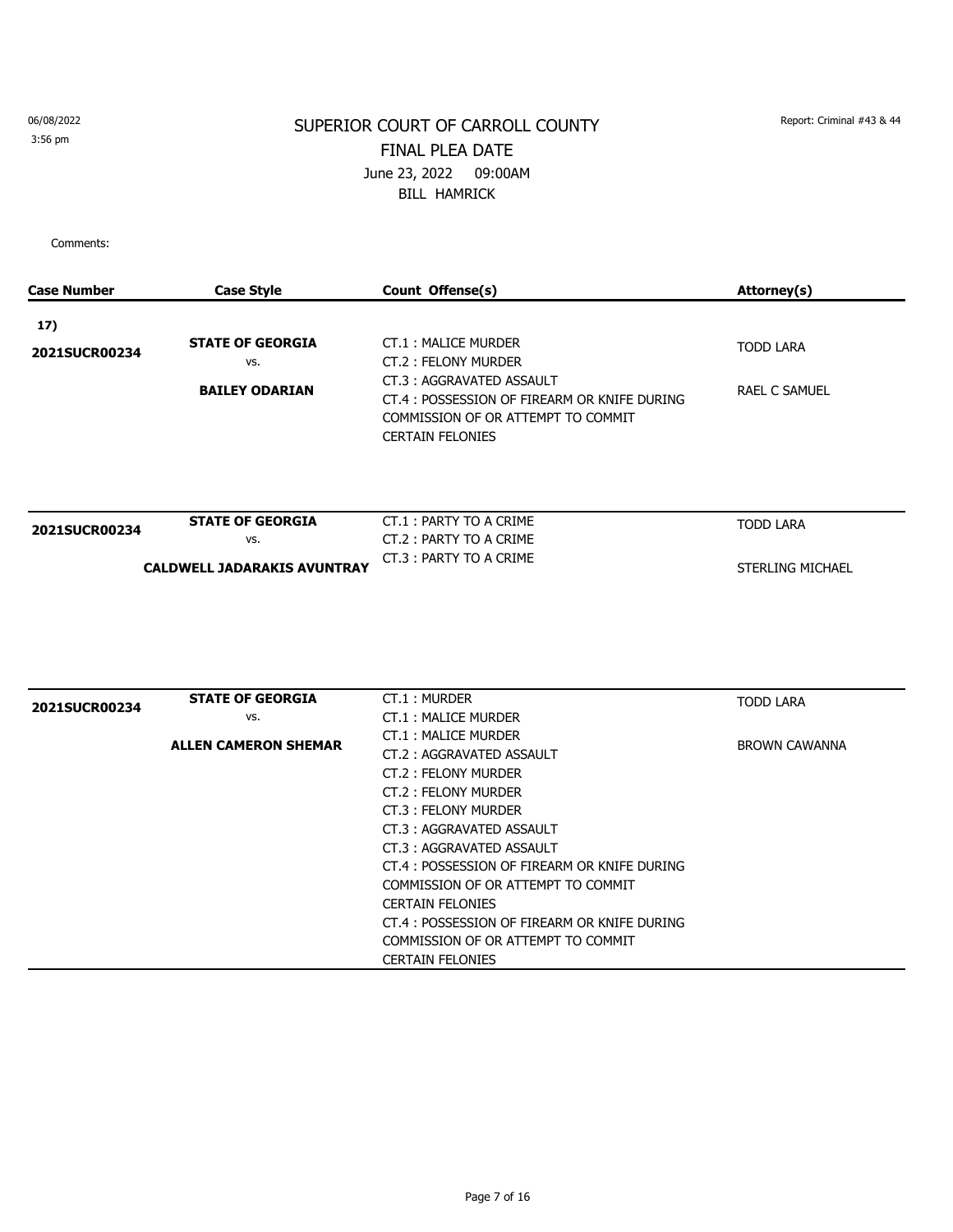3:56 pm

## SUPERIOR COURT OF CARROLL COUNTY Report: Criminal #43 & 44 FINAL PLEA DATE June 23, 2022 09:00AM BILL HAMRICK

| <b>Case Number</b> | <b>Case Style</b>              | Count Offense(s)                                                                                                                                                                                                                                                                                                                                                                                                                                                             | Attorney(s)              |
|--------------------|--------------------------------|------------------------------------------------------------------------------------------------------------------------------------------------------------------------------------------------------------------------------------------------------------------------------------------------------------------------------------------------------------------------------------------------------------------------------------------------------------------------------|--------------------------|
| 18)                |                                |                                                                                                                                                                                                                                                                                                                                                                                                                                                                              |                          |
| 2021SUCR00293      | <b>STATE OF GEORGIA</b><br>VS. | CT.1: POSSESSION OF A SCHEDULE II<br><b>CONTROLLED SUBSTANCE</b>                                                                                                                                                                                                                                                                                                                                                                                                             | PETERKIN ROBERT          |
|                    | <b>BARKER ALMETRIEO SHEROD</b> | CT.2: GIVING FALSE NAME, ADDRESS, OR<br>BIRTHDATE TO LAW ENFORCEMENT OFFICER                                                                                                                                                                                                                                                                                                                                                                                                 | <b>BRAY GERALD</b>       |
|                    |                                |                                                                                                                                                                                                                                                                                                                                                                                                                                                                              |                          |
| 19)                |                                |                                                                                                                                                                                                                                                                                                                                                                                                                                                                              |                          |
| 2021SUCR00371      | <b>STATE OF GEORGIA</b><br>VS. | CT.1: FLEEING OR ATTEMPTING TO ELUDE A<br>POLICE OFFICER FOR A FELONY OFFENSE                                                                                                                                                                                                                                                                                                                                                                                                | <b>TODD LARA</b>         |
|                    | <b>VAUGHN SCOTTIE DEWAYNE</b>  | CT.2: THEFT BY RECEIVING STOLEN PROPERTY-<br><b>FELONY</b><br>CT.4: WILLFUL OBSTRUCTION OF LAW<br>ENFORCEMENT OFFICERS - MISDEMEANOR<br>CT.5: RECEIPT, POSSESSION OR TRANSFER OF<br>FIREARM BY CONVICTED FELON OR FELONY FIRST<br><b>OFFENDER</b><br>CT.6 : RECEIPT, POSSESSION OR TRANSFER OF<br>FIREARM BY CONVICTED FELON OR FELONY FIRST<br><b>OFFENDER</b><br>CT.7: RECEIPT, POSSESSION OR TRANSFER OF<br>FIREARM BY CONVICTED FELON OR FELONY FIRST<br><b>OFFENDER</b> | <b>DONALDSON DARRELL</b> |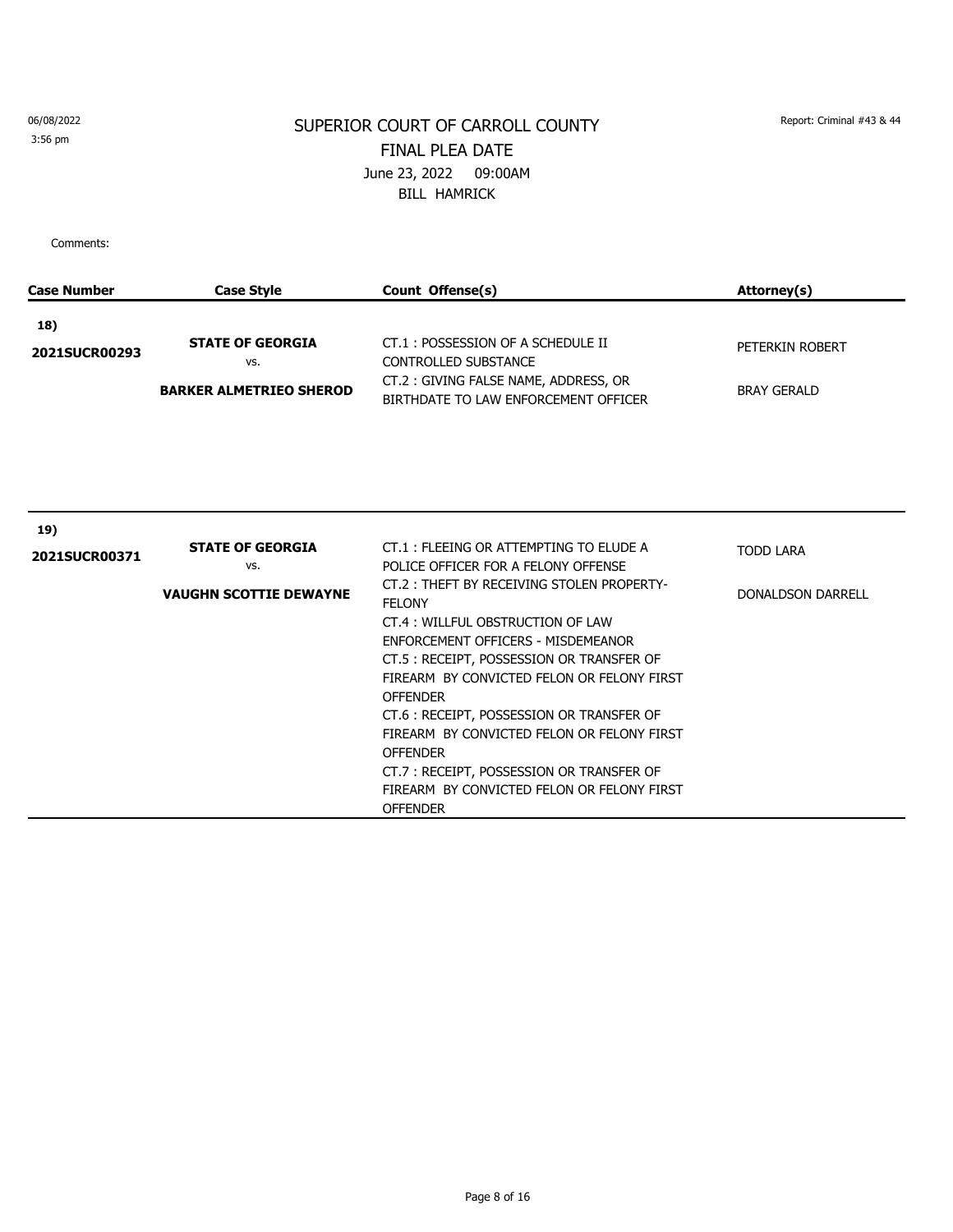3:56 pm

# SUPERIOR COURT OF CARROLL COUNTY Report: Criminal #43 & 44 FINAL PLEA DATE June 23, 2022 09:00AM BILL HAMRICK

| <b>Case Number</b> | <b>Case Style</b>              | Count Offense(s)                             | Attorney(s)        |
|--------------------|--------------------------------|----------------------------------------------|--------------------|
| 20)                |                                |                                              |                    |
|                    | <b>STATE OF GEORGIA</b>        | CT.1: AGGRAVATED ASSAULT                     | PETERKIN ROBERT    |
| 2021SUCR00405      | VS.                            | CT.2: AGGRAVATED ASSAULT                     |                    |
|                    |                                | CT.3: AGGRAVATED ASSAULT                     |                    |
|                    | <b>BARKER ALMETRIEO SHEROD</b> | CT.4: AGGRAVATED ASSAULT                     | <b>BRAY GERALD</b> |
|                    |                                | CT.5: AGGRAVATED ASSAULT                     |                    |
|                    |                                | CT.6: AGGRAVATED ASSAULT                     |                    |
|                    |                                | CT.7: POSSESSION OF FIREARM OR KNIFE DURING  |                    |
|                    |                                | COMMISSION OF OR ATTEMPT TO COMMIT           |                    |
|                    |                                | <b>CERTAIN FELONIES</b>                      |                    |
|                    |                                | CT.8: POSSESSION OF FIREARM OR KNIFE DURING  |                    |
|                    |                                | COMMISSION OF OR ATTEMPT TO COMMIT           |                    |
|                    |                                | <b>CERTAIN FELONIES</b>                      |                    |
|                    |                                | CT.9 : POSSESSION OF FIREARM OR KNIFE DURING |                    |
|                    |                                | COMMISSION OF OR ATTEMPT TO COMMIT           |                    |
|                    |                                | <b>CERTAIN FELONIES</b>                      |                    |
|                    |                                | CT.10: POSSESSION OF FIREARM OR KNIFE        |                    |
|                    |                                | DURING COMMISSION OF OR ATTEMPT TO           |                    |
|                    |                                | <b>COMMIT CERTAIN FELONIES</b>               |                    |
|                    |                                | CT.11: POSSESSION OF FIREARM OR KNIFE        |                    |
|                    |                                | DURING COMMISSION OF OR ATTEMPT TO           |                    |
|                    |                                | <b>COMMIT CERTAIN FELONIES</b>               |                    |
|                    |                                | CT.12 : POSSESSION OF FIREARM OR KNIFE       |                    |
|                    |                                | DURING COMMISSION OF OR ATTEMPT TO           |                    |
|                    |                                | <b>COMMIT CERTAIN FELONIES</b>               |                    |
|                    |                                | CT.13: RECEIPT, POSSESSION OR TRANSFER OF    |                    |
|                    |                                | FIREARM BY CONVICTED FELON OR FELONY FIRST   |                    |
|                    |                                | <b>OFFENDER</b>                              |                    |
| 21)                |                                |                                              |                    |
|                    | <b>STATE OF GEORGIA</b>        | CT.5 : ENTERING AUTOMOBILE OR OTHER MOTOR    | <b>TODD LARA</b>   |
| 2021SUCR00455      | vs.                            | VEHICLE WITH INTENT TO COMMIT THEFT OR       |                    |
|                    |                                | <b>FELONY</b>                                |                    |
|                    | <b>ALLEN CAMERON SHEMAR</b>    |                                              | HOWE JOHN W.       |
|                    |                                |                                              |                    |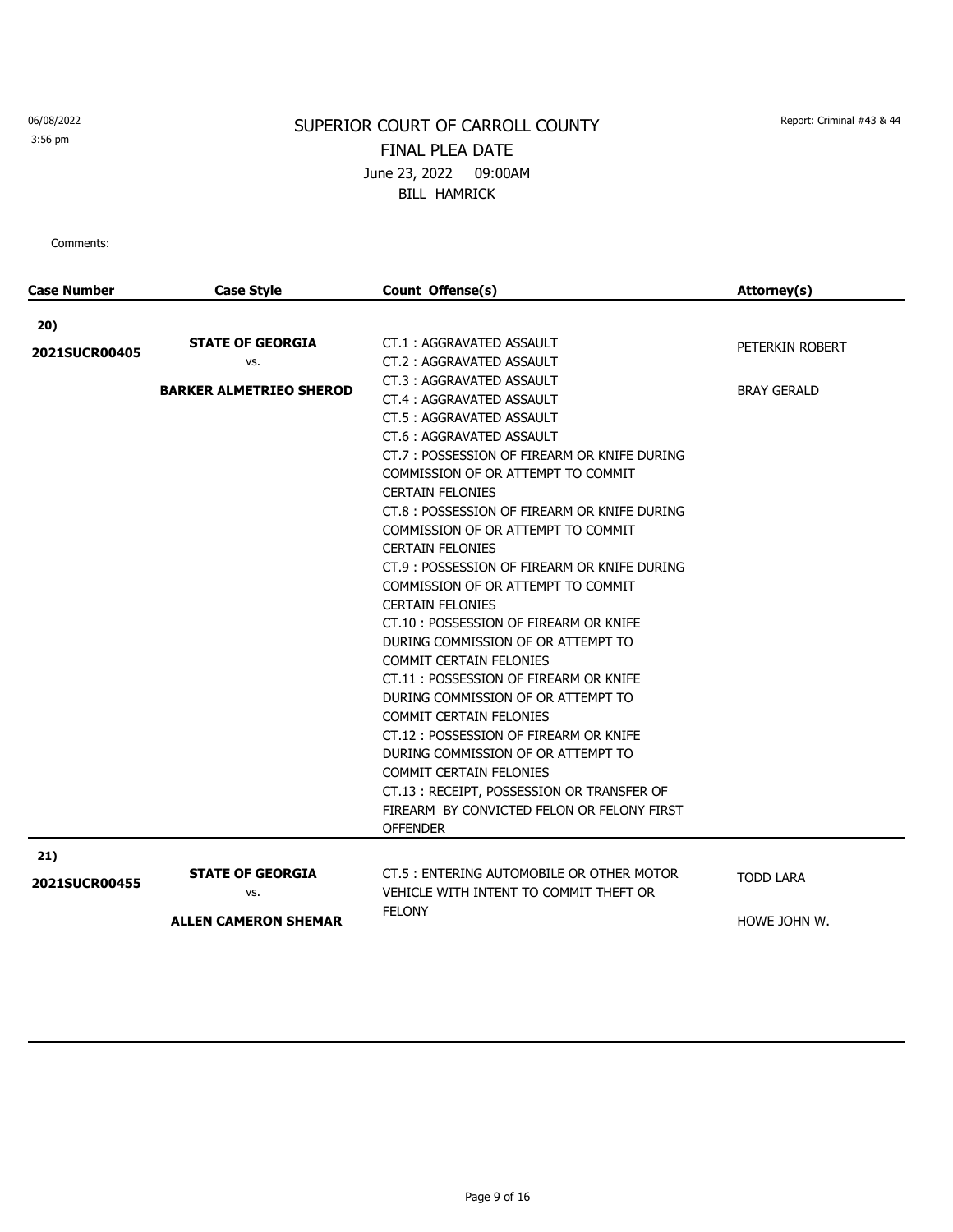3:56 pm

# SUPERIOR COURT OF CARROLL COUNTY Report: Criminal #43 & 44 FINAL PLEA DATE June 23, 2022 09:00AM BILL HAMRICK

| Case Number                  | <b>Case Style</b>              | Count Offense(s)                                                                                                       | Attorney(s)          |
|------------------------------|--------------------------------|------------------------------------------------------------------------------------------------------------------------|----------------------|
| 22)                          |                                |                                                                                                                        |                      |
| <b>2021SUCR00692</b>         | <b>STATE OF GEORGIA</b><br>VS. | CT.1 : FLEEING OR ATTEMPTING TO ELUDE A<br>POLICE OFFICER FOR A FELONY OFFENSE                                         | BENDINGER C. JEPHSON |
|                              | <b>SHELTON AARON J</b>         | CT.2: AGGRAVATED ASSAULT AGAINST LAW<br>ENFORCEMENT OFFICER WHEN ENGAGED ON<br>OFFICIAL DUTY                           | <b>BRAY GERALD</b>   |
|                              |                                | CT.3: FLEEING OR ATTEMPTING TO ELUDE A<br>POLICE OFFICER FOR A FELONY OFFENSE                                          |                      |
| Comments: REINDICTED 22CR350 |                                | CT.4: AGGRAVATED ASSAULT AGAINST LAW<br>ENFORCEMENT OFFICER WHEN ENGAGED ON<br>OFFICIAL DUTY                           |                      |
|                              |                                | CT.5 : FLEEING OR ATTEMPTING TO ELUDE A<br>POLICE OFFICER FOR A FELONY OFFENSE<br>CT.6: AGGRAVATED ASSAULT AGAINST LAW |                      |
|                              |                                | ENFORCEMENT OFFICER WHEN ENGAGED ON<br>OFFICIAL DUTY                                                                   |                      |
|                              |                                | CT.7: AGGRAVATED BATTERY<br>CT.8: AGGRAVATED ASSAULT AGAINST LAW<br>ENFORCEMENT OFFICER WHEN ENGAGED ON                |                      |
|                              |                                | OFFICIAL DUTY<br>CT.9: AGGRAVATED BATTERY                                                                              |                      |
|                              |                                | CT.10: AGGRAVATED ASSAULT AGAINST LAW<br>ENFORCEMENT OFFICER WHEN ENGAGED ON                                           |                      |
|                              |                                | OFFICIAL DUTY<br>CT.11: AGGRAVATED ASSAULT AGAINST LAW<br>ENFORCEMENT OFFICER WHEN ENGAGED ON                          |                      |
|                              |                                | OFFICIAL DUTY<br>CT.12: AGGRAVATED BATTERY                                                                             |                      |
|                              |                                | CT.13 : USE OF FIREARM BY CONVICTED FELON<br>DURING COMMISSION OF A CRIME                                              |                      |
|                              |                                | CT.14 : USE OF FIREARM BY CONVICTED FELON<br>DURING COMMISSION OF A CRIME<br>CT.15 : USE OF FIREARM BY CONVICTED FELON |                      |
|                              |                                | DURING COMMISSION OF A CRIME<br>CT.16: RECEIPT, POSSESSION OR TRANSFER OF                                              |                      |
|                              |                                | FIREARM BY CONVICTED FELON OR FELONY FIRST<br><b>OFFENDER</b>                                                          |                      |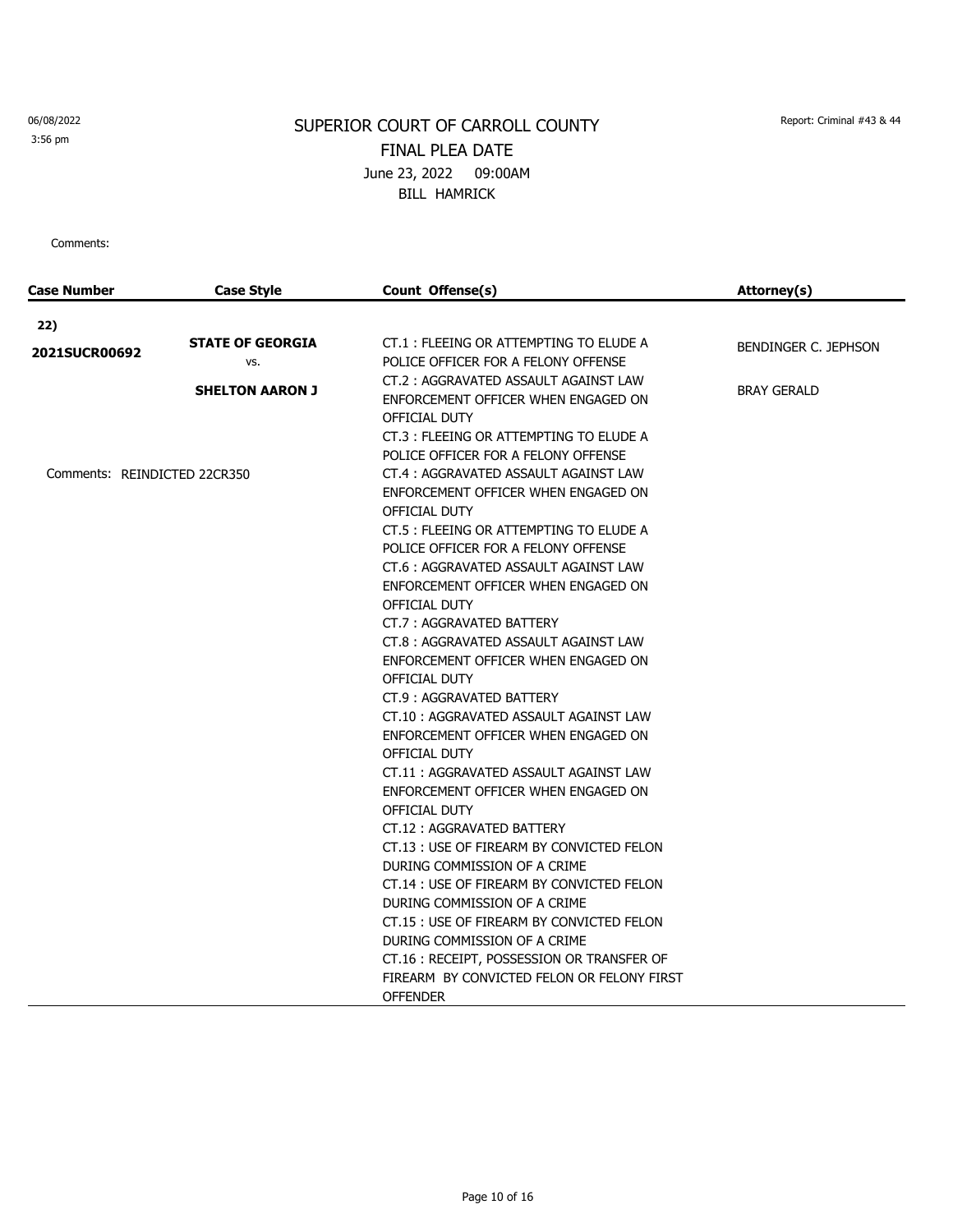3:56 pm

## SUPERIOR COURT OF CARROLL COUNTY Report: Criminal #43 & 44 FINAL PLEA DATE June 23, 2022 09:00AM BILL HAMRICK

| <b>Case Number</b>   | <b>Case Style</b>                                                   | Count Offense(s)                                                                                                                                                                                                                                                                                                                                                                                                                                   | Attorney(s)                              |
|----------------------|---------------------------------------------------------------------|----------------------------------------------------------------------------------------------------------------------------------------------------------------------------------------------------------------------------------------------------------------------------------------------------------------------------------------------------------------------------------------------------------------------------------------------------|------------------------------------------|
| 23)                  |                                                                     |                                                                                                                                                                                                                                                                                                                                                                                                                                                    |                                          |
| 2021SUCR00843        | <b>STATE OF GEORGIA</b><br>VS.<br><b>JONES JUSTIN ALAN</b>          | CT.1: KIDNAPPING<br>CT.2: AGGRAVATED ASSAULT<br>CT.3: TERRORISTIC THREATS AND ACTS<br>CT.4: BATTERY<br>CT.5 : POSSESSION OF FIREARM OR KNIFE DURING<br>COMMISSION OF OR ATTEMPT TO COMMIT<br><b>CERTAIN FELONIES</b><br>CT.6 : POSSESSION OF FIREARM OR KNIFE DURING<br>COMMISSION OF OR ATTEMPT TO COMMIT<br><b>CERTAIN FELONIES</b><br>CT.7: RECEIPT, POSSESSION OR TRANSFER OF<br>FIREARM BY CONVICTED FELON OR FELONY FIRST<br><b>OFFENDER</b> | <b>TODD LARA</b><br><b>BROWN CAWANNA</b> |
| 24)<br>2021SUCR00925 | <b>STATE OF GEORGIA</b><br>VS.<br><b>TOLBERT ROBERT CHRISTOPHER</b> | CT.1: THEFT BY RECEIVING STOLEN PROPERTY -<br><b>MISDEMEANOR</b>                                                                                                                                                                                                                                                                                                                                                                                   | <b>HERRICK KEVIN</b>                     |
|                      |                                                                     |                                                                                                                                                                                                                                                                                                                                                                                                                                                    |                                          |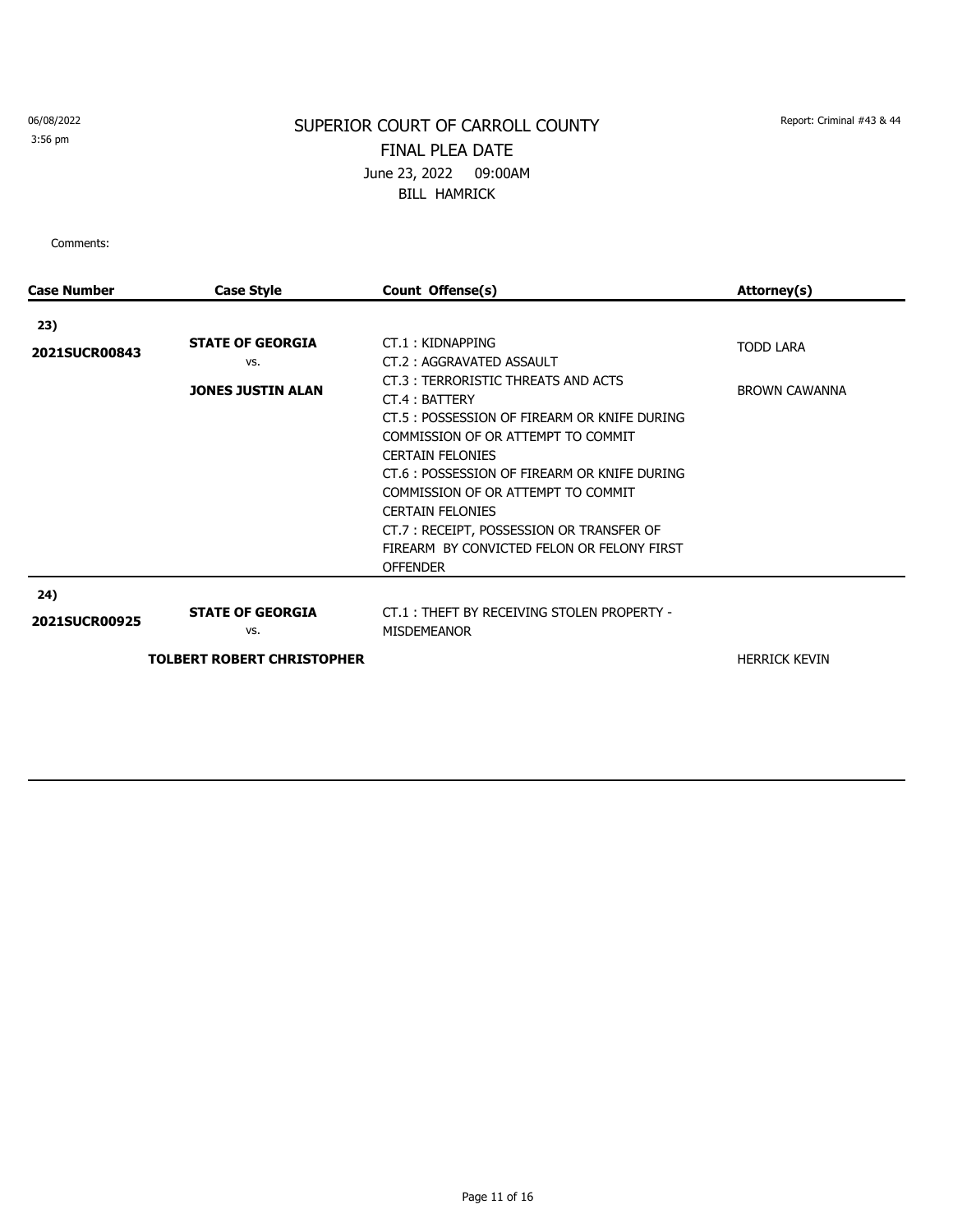3:56 pm

# SUPERIOR COURT OF CARROLL COUNTY Report: Criminal #43 & 44 FINAL PLEA DATE June 23, 2022 09:00AM BILL HAMRICK

| <b>Case Number</b>   | <b>Case Style</b>                                                   | Count Offense(s)                                                                                                                                                                                                                                                                                                                                                                                                                                                                                                                                                | Attorney(s)          |
|----------------------|---------------------------------------------------------------------|-----------------------------------------------------------------------------------------------------------------------------------------------------------------------------------------------------------------------------------------------------------------------------------------------------------------------------------------------------------------------------------------------------------------------------------------------------------------------------------------------------------------------------------------------------------------|----------------------|
| 25)                  |                                                                     |                                                                                                                                                                                                                                                                                                                                                                                                                                                                                                                                                                 |                      |
| 2021SUCR00929        | <b>STATE OF GEORGIA</b><br>VS.<br><b>TOLBERT ROBERT CHRISTOPHER</b> | CT.1: CRIMINAL ATTEMPT TO COMMIT A FELONY<br>CT.2: AGGRAVATED ASSAULT-FAMILY VIOLENCE<br>CT.3: AGGRAVATED ASSAULT-FAMILY VIOLENCE<br>CT.4: AGGRAVATED ASSAULT-FAMILY VIOLENCE<br>CT.5 : HOME INVASION 1ST DEGREE<br>CT.6: BURGLARY - 1ST DEGREE (FELONY)<br>CT.7: ARMED ROBBERY<br>CT.8: BATTERY FAMILY VIOLENCE (1ST OFFENSE)<br><b>MISDEMEANOR</b><br>CT.9: POSSESSION OF FIREARM OR KNIFE DURING<br>COMMISSION OF OR ATTEMPT TO COMMIT<br><b>CERTAIN FELONIES</b><br>CT.10: RECEIPT, POSSESSION OR TRANSFER OF<br>FIREARM BY CONVICTED FELON OR FELONY FIRST | <b>KEEGAN CHRIS</b>  |
|                      |                                                                     | <b>OFFENDER</b><br>CT.11: AGGRAVATED ASSAULT FAMILY VIOLENCE<br>CT.12: AGGRAVATED ASSAULT<br>CT.13: AGGRAVATED ASSAULT<br>CT.14: POSSESSION OF FIREARM OR KNIFE<br>DURING COMMISSION OF OR ATTEMPT TO<br><b>COMMIT CERTAIN FELONIES</b><br>CT.15: RECEIPT, POSSESSION OR TRANSFER OF<br>FIREARM BY CONVICTED FELON OR FELONY FIRST<br><b>OFFENDER</b>                                                                                                                                                                                                           |                      |
| 26)<br>2021SUCR00931 | <b>STATE OF GEORGIA</b>                                             | CT.1: FALSE IMPRISONMENT                                                                                                                                                                                                                                                                                                                                                                                                                                                                                                                                        | <b>TODD LARA</b>     |
|                      | VS.<br><b>NOOJIN TONY RICHARD</b>                                   | CT.2: AGGRAVATED BATTERY<br>CT.3: CRUELTY TO CHILDREN 3RD DEGREE<br>CT.4 : CRUELTY TO CHILDREN 3RD DEGREE                                                                                                                                                                                                                                                                                                                                                                                                                                                       | <b>HERRICK KEVIN</b> |
|                      |                                                                     |                                                                                                                                                                                                                                                                                                                                                                                                                                                                                                                                                                 |                      |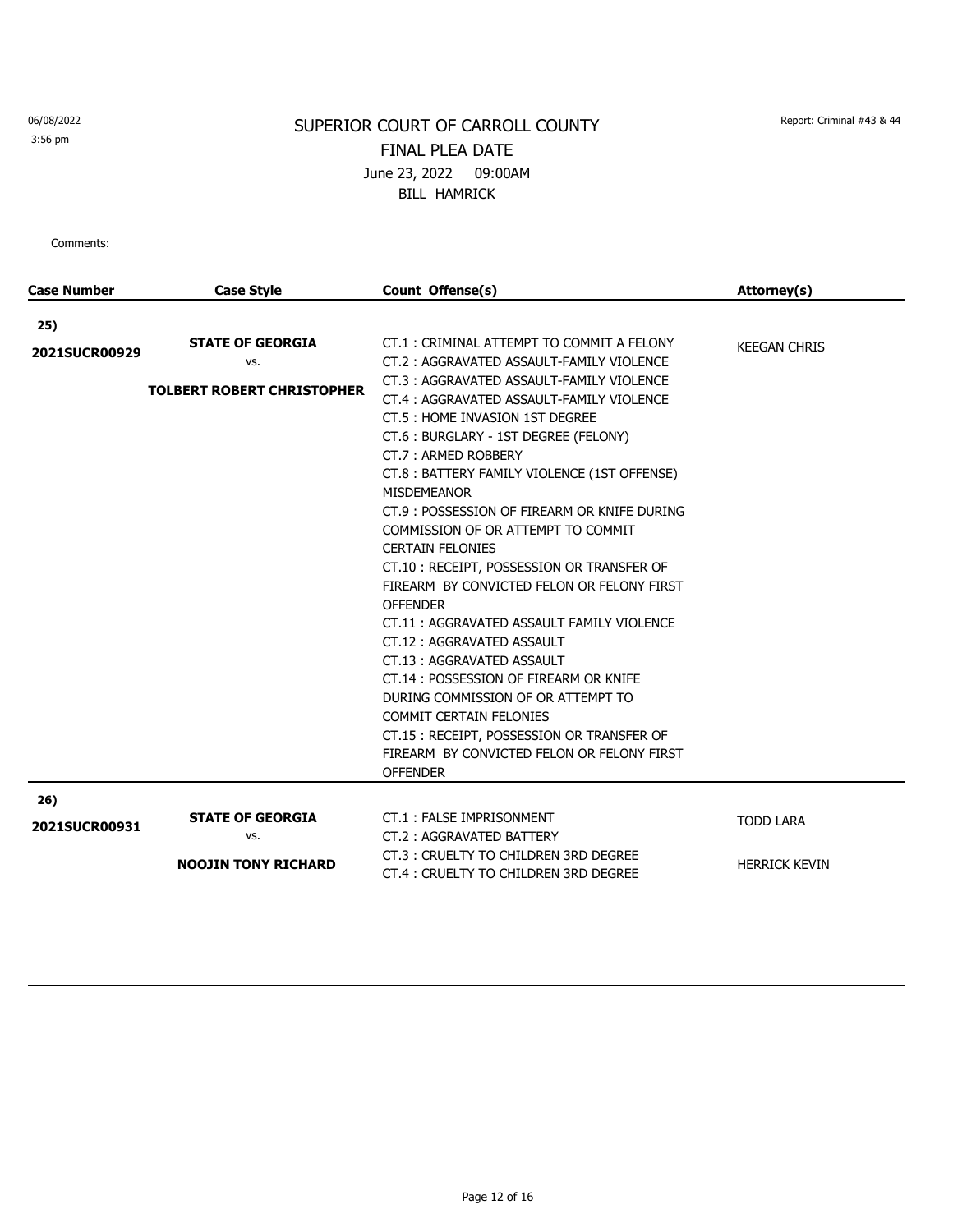3:56 pm

## SUPERIOR COURT OF CARROLL COUNTY Report: Criminal #43 & 44 FINAL PLEA DATE June 23, 2022 09:00AM BILL HAMRICK

| <b>Case Number</b>   | <b>Case Style</b>                                                 | Count Offense(s)                                                                                                                         | Attorney(s)                              |
|----------------------|-------------------------------------------------------------------|------------------------------------------------------------------------------------------------------------------------------------------|------------------------------------------|
| 27)<br>2022SUCR00009 | <b>STATE OF GEORGIA</b><br>VS.<br><b>MOORE QUINTAVIOUS LADREW</b> | CT.1: AGGRAVATED ASSAULT<br>CT.2: AGGRAVATED ASSAULT<br>CT.3: AGGRAVATED ASSAULT<br>CT.4: AGGRAVATED ASSAULT<br>CT.5: AGGRAVATED ASSAULT | MCDONALD CALEY                           |
| 2022SUCR00009        | <b>STATE OF GEORGIA</b><br>VS.<br><b>DANIEL LADARRIOUS MONTEZ</b> | CT.1: AGGRAVATED ASSAULT<br>CT.2: AGGRAVATED ASSAULT<br>CT.3: AGGRAVATED ASSAULT<br>CT.4: AGGRAVATED ASSAULT<br>CT.5: AGGRAVATED ASSAULT | MCDONALD CALEY                           |
| 28)<br>2022SUCR00039 | <b>STATE OF GEORGIA</b><br>VS.<br><b>NOOJIN TONY RICHARD</b>      | CT.1: AGGRAVATED STALKING                                                                                                                | <b>TODD LARA</b><br><b>HERRICK KEVIN</b> |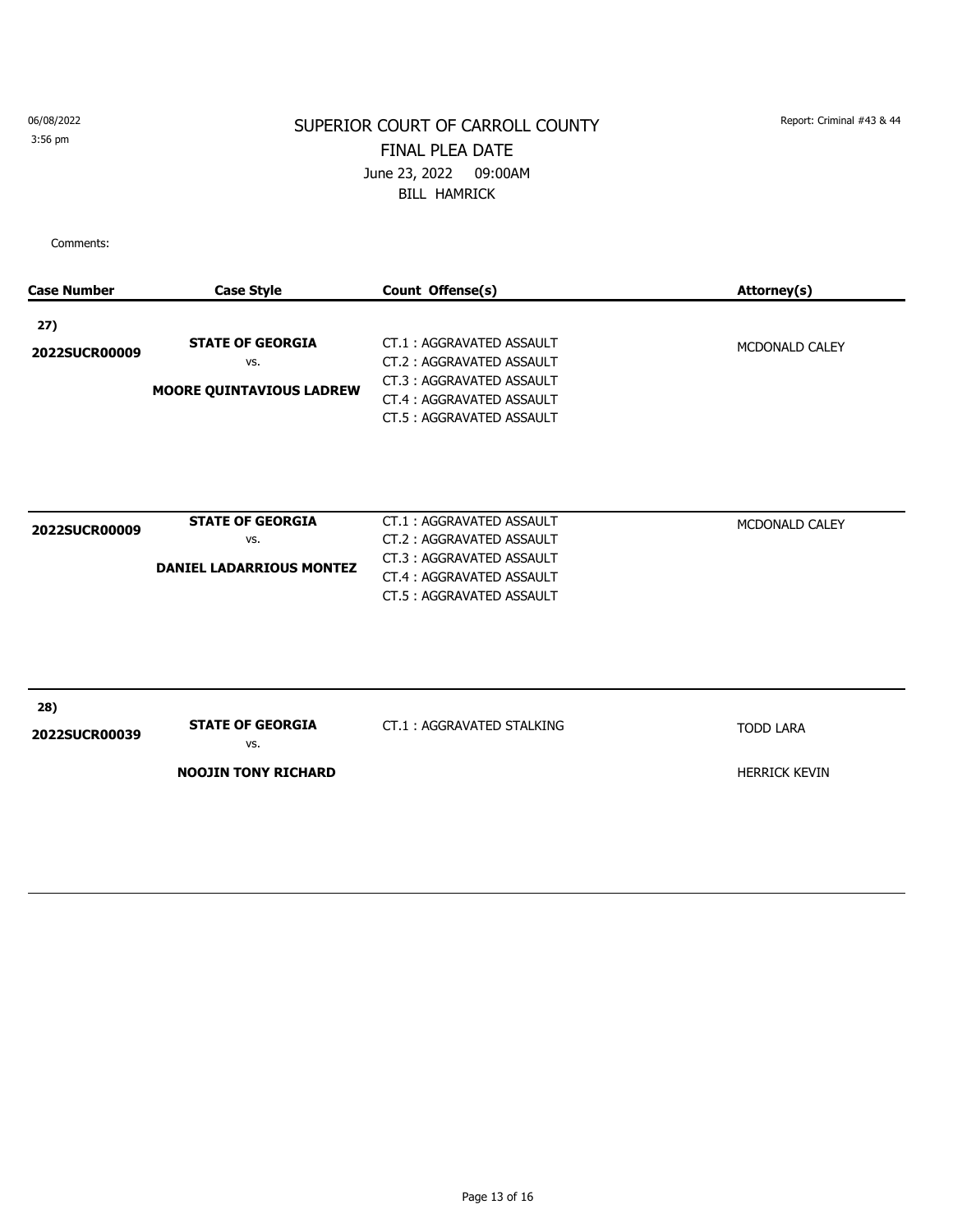3:56 pm

#### SUPERIOR COURT OF CARROLL COUNTY Report: Criminal #43 & 44 FINAL PLEA DATE June 23, 2022 09:00AM BILL HAMRICK

Comments:

| <b>Case Number</b> | Case Stvle | Count Offense(s) | Attorney(s) |
|--------------------|------------|------------------|-------------|
|                    |            |                  |             |

**29)**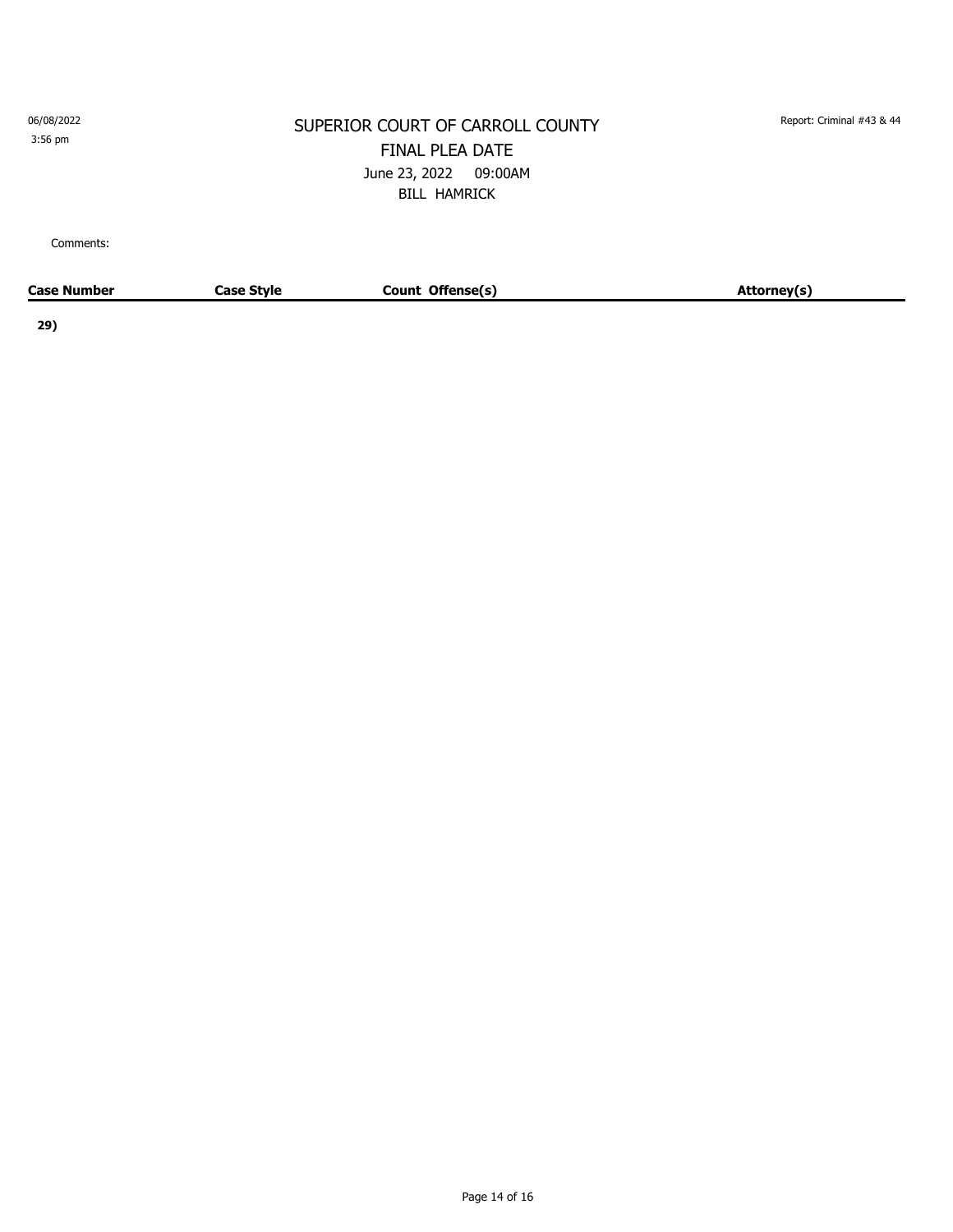3:56 pm

# SUPERIOR COURT OF CARROLL COUNTY Report: Criminal #43 & 44 FINAL PLEA DATE June 23, 2022 09:00AM BILL HAMRICK

| <b>Case Number</b>   | <b>Case Style</b>                                        | Count Offense(s)                                                                                                                                                                                                                                                                                                                                                                                                                                                                                                                                                                                                                                                                                                                                                                                                                                                                                                                                                                                                                                                                                                                                                                                                                                                            | Attorney(s)                                                 |
|----------------------|----------------------------------------------------------|-----------------------------------------------------------------------------------------------------------------------------------------------------------------------------------------------------------------------------------------------------------------------------------------------------------------------------------------------------------------------------------------------------------------------------------------------------------------------------------------------------------------------------------------------------------------------------------------------------------------------------------------------------------------------------------------------------------------------------------------------------------------------------------------------------------------------------------------------------------------------------------------------------------------------------------------------------------------------------------------------------------------------------------------------------------------------------------------------------------------------------------------------------------------------------------------------------------------------------------------------------------------------------|-------------------------------------------------------------|
| <b>2022SUCR00350</b> | <b>STATE OF GEORGIA</b><br>VS.<br><b>SHELTON AARON J</b> | CT.1 : FLEEING OR ATTEMPTING TO ELUDE A<br>POLICE OFFICER FOR A FELONY OFFENSE<br>CT.2: AGGRAVATED ASSAULT AGAINST LAW<br>ENFORCEMENT OFFICER WHEN ENGAGED ON<br>OFFICIAL DUTY<br>CT.3 : FLEEING OR ATTEMPTING TO ELUDE A<br>POLICE OFFICER FOR A FELONY OFFENSE<br>CT.4 : AGGRAVATED ASSAULT AGAINST LAW<br>ENFORCEMENT OFFICER WHEN ENGAGED ON<br>OFFICIAL DUTY<br>CT.5 : FLEEING OR ATTEMPTING TO ELUDE A<br>POLICE OFFICER FOR A FELONY OFFENSE<br>CT.6 : AGGRAVATED ASSAULT AGAINST LAW<br>ENFORCEMENT OFFICER WHEN ENGAGED ON<br>OFFICIAL DUTY<br>CT.7: AGGRAVATED BATTERY<br>CT.8 : FLEEING OR ATTEMPTING TO ELUDE A<br>POLICE OFFICER FOR A FELONY OFFENSE<br>CT.9 : FLEEING OR ATTEMPTING TO ELUDE A<br>POLICE OFFICER FOR A FELONY OFFENSE<br>CT.10: AGGRAVATED ASSAULT AGAINST LAW<br>ENFORCEMENT OFFICER WHEN ENGAGED ON<br>OFFICIAL DUTY<br>CT.11: AGGRAVATED BATTERY<br>CT.12: AGGRAVATED ASSAULT AGAINST LAW<br>ENFORCEMENT OFFICER WHEN ENGAGED ON<br>OFFICIAL DUTY<br>CT.13: AGGRAVATED ASSAULT AGAINST LAW<br>ENFORCEMENT OFFICER WHEN ENGAGED ON<br>OFFICIAL DUTY<br>CT.14: AGGRAVATED BATTERY<br>CT.15 : USE OF FIREARM BY CONVICTED FELON<br>DURING COMMISSION OF A CRIME<br>CT.16 : USE OF FIREARM BY CONVICTED FELON<br>DURING COMMISSION OF A CRIME | BENDINGER C. JEPHSON<br>BRAY GERALD<br><b>COOKE VALERIE</b> |
|                      |                                                          | CT.17 : USE OF FIREARM BY CONVICTED FELON<br>DURING COMMISSION OF A CRIME                                                                                                                                                                                                                                                                                                                                                                                                                                                                                                                                                                                                                                                                                                                                                                                                                                                                                                                                                                                                                                                                                                                                                                                                   |                                                             |
|                      |                                                          | CT.18: RECEIPT, POSSESSION OR TRANSFER OF<br>FIREARM BY CONVICTED FELON OR FELONY FIRST<br><b>OFFENDER</b><br>CT.19: RECEIPT, POSSESSION OR TRANSFER OF<br>FIREARM BY CONVICTED FELON OR FELONY FIRST<br><b>OFFENDER</b>                                                                                                                                                                                                                                                                                                                                                                                                                                                                                                                                                                                                                                                                                                                                                                                                                                                                                                                                                                                                                                                    |                                                             |